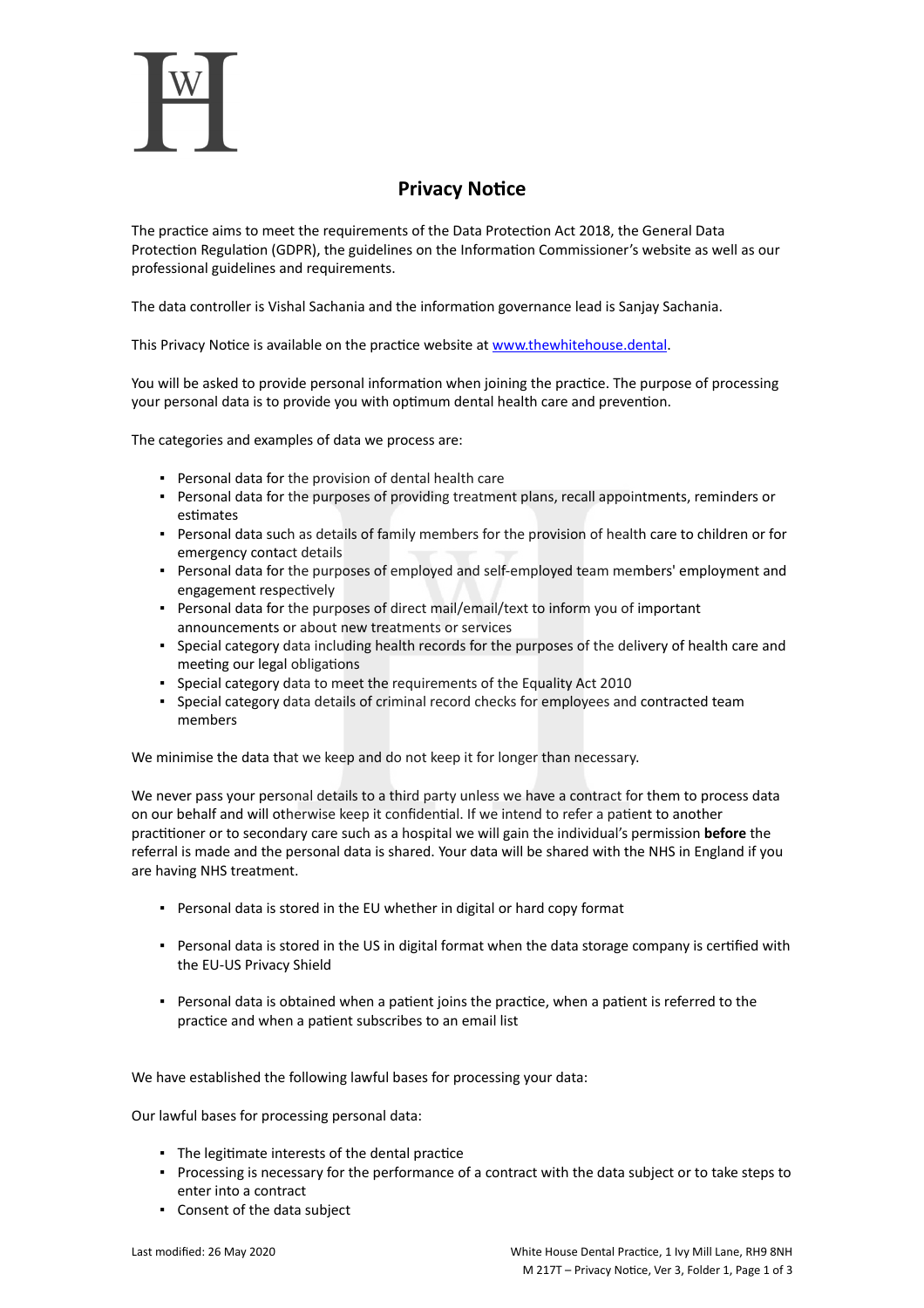

▪ To comply with our legal obligations

Our lawful bases for processing special category data:

- Processing is necessary for health care purposes
- Processing necessary for identifying or keeping under review the existence or absence of equality of opportunity or treatment between groups of people with the view to enabling such equality to be promoted or maintained
- We obtain consent of the data subject to process criminal record checks

The reasons we process the data include:

- To maintain your contemporaneous clinical records
- To provide you with dental treatment, prevention and oral health advice
- To carry out financial transactions with you
- To manage your NHS dental care treatment
- To send your personal data to the General Dental Council or other authority as required by law
- To communicate with you as and when required including appointment reminders, treatment plans, estimates and other communications about your treatment or the practice
- To communicate with your next of kin in an emergency
- If a parent or carer to communicate with you about the person you parent or care for
- To refer you to other dentists or doctors and health professionals as required
- To obtain criminal record disclosures for team members
- For debt recovery
- To continually improve the care and service you receive from us

The personal data we process includes:

Your name, address, gender, date of birth, NHS number, medical history, dental history, family medical history, family contact details, marital status, financial details for processing payment, your doctor's details and details of treatment at the practice. We may process more sensitive special category data including ethnicity, race, religion, or sexual orientation so that we can meet our obligations under the Equality Act 2010, or for example to modify treatment to suit your religion and to meet NHS obligations.

The retention period for special data in patient records is a minimum of 10 years and maybe longer for complex records or to meet our legal requirements. The retention periods for other personal data is 2 years after it was last processed.

We obtain your personal details when you enquire about our care and service, when you join the practice, when you subscribe to our newsletter or register online, when you complete a registration or medical history form and when another practitioner refers you for treatment at our practice. Occasionally patients are referred to us from other official sources such as NHS clinics or hospitals.

You have the following personal data rights:

- The right to be informed about the collection and use of your personal data
- The right of access
- The right to rectification to correct the data we have if it is inaccurate or incomplete
- The right to deletion of your personal data (clinical records must be retained for a certain time period)
- The right to restrict processing of your personal data (this may result in the practice no longer being able to provide dental care to you).
- The right to data portability to have your data transferred to someone else
- The right to object to the processing of your personal data (this may result in the practice no longer being able to provide dental care to you).